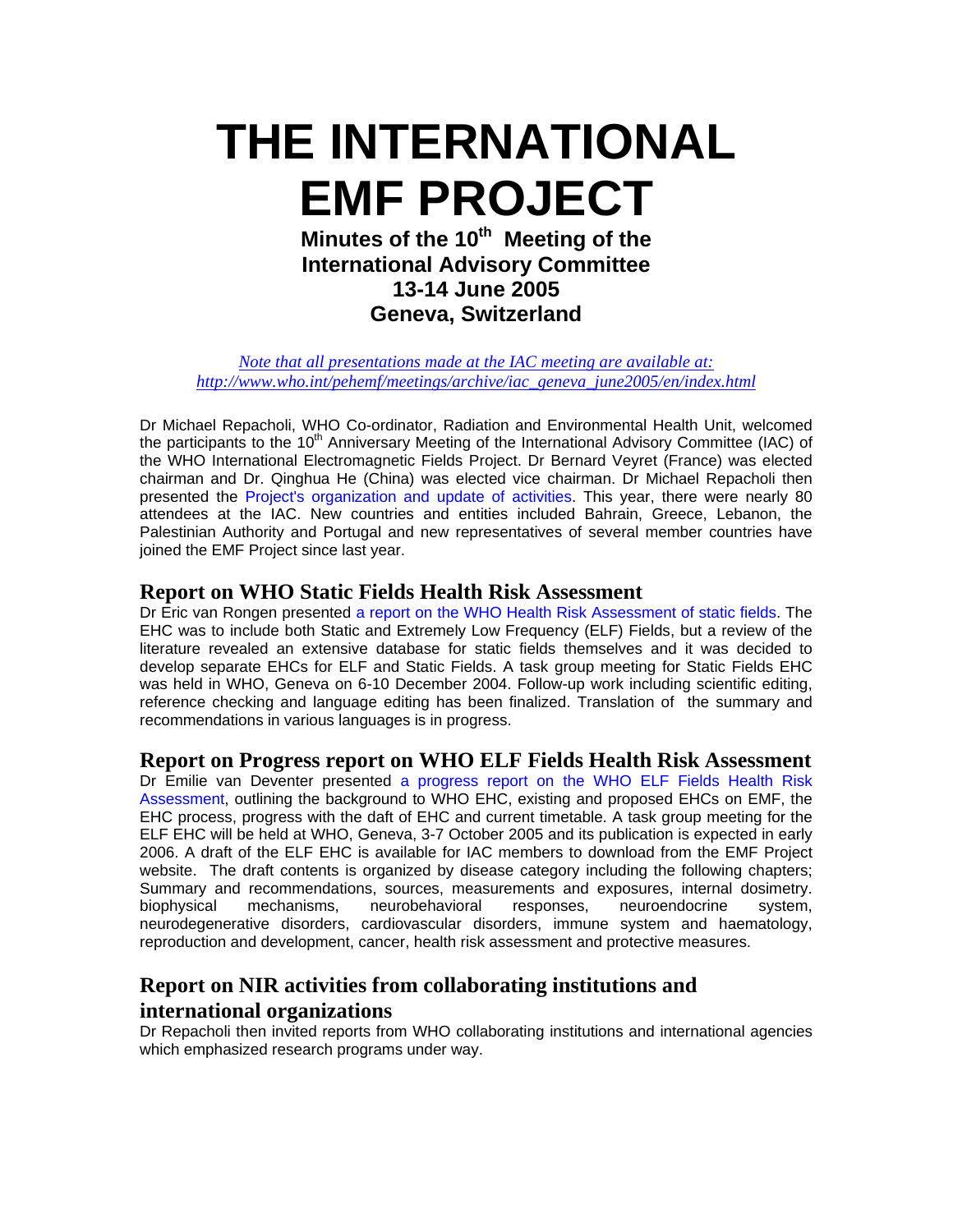#### *International Electrotechnical Commission (IEC)*

Dr Michel Bourdages reported that IEC/TC106, a Technical Committee concerned with Standards for Measurement and Calculation Methods for the assessment of EMF associated with human exposure, was developing a procedure for measuring the Specific Absorption Rate (SAR) in the human head from wireless communication devices in the frequency range of 300 MHz to 3 GHz. TC 106 is developing standards on measurement and calculation methods of physical quantities specified in exposure standards (electric field strength, magnetic flux density and power density) for purposes of compliance. These standards will be general and applicable to any exposure limits; however, TC 106 does not have the mandate to establish exposure limits. In the low frequency range, TC 106 will develop tools to assess the effect of a non-uniform field and calculation method of induced currents using more realistic 2D and 3D human model. In the high frequency range, TC 106 is developing standards on measurement methods of electromagnetic fields and Specific Absorption Rate (SAR), calculation methods of induced currents and SAR, and procedures to test compliance with exposure limits (conformity assessment). Additional information can be found on the IEC Internet site [\(www.iec.ch\)](http://www.iec.ch/).

#### *International Committee for Electromagnetic Safety (ICES)*

Dr Ralf Bodemann reported that a major goal of ICES/IEEE standardization is to facilitate international standards harmonization, (e.g. closer cooperation with ICNIRP) in an open, transparent, and consensus oriented process where participation of all interested parties is welcome. IEEE draft safety levels with respect to human exposure to radio frequency electromagnetic fields, 3 kHz to 300 GHz (C95.1-2005). The basic restrictions in the present draft of the revised RF standard are in agreement with those of ICNIRP. MPE values for general public exposure up to 100 GHz harmonize with ICNIRP's reference values. Other current activities include a Recommended Practice for an RF safety program.

#### *International Commission on Non-Ionizing Radiation Protection (ICNIRP)*

Dr Paolo Vecchia reported that ICNIRP conducts activities in the whole range of the frequency spectrum. The term of the former Commission expired at the end of May, 2004. Dr Vecchia presented the composition of the new Commission and of its Standing Committees. Present activities of ICNIRP in the area of EMF include a comprehensive review of the literature on RF fields (physics and dosimetry, biological studies, epidemiology), a revision of guidelines on static magnetic fields, a revision of guidelines on low frequency electric and magnetic fields (up to 100 kHz), and a statement on health issues related to emerging technologies. A revision of guidelines on RF electromagnetic fields (100 kHz – 300 GHz) is also planned, with a lower priority.

#### *Radiation Protection Division of the UK Health Protection Agency (HPA-RPD)*

On 1 April 2005 the National Radiological Protection Board merged with the Health Protection Agency (HPA) forming its new Radiation Protection Division (RPD). In May 2004, NRPB recommended that the UK adopt the guidelines recommended by the International Commission on Non-Ionizing Radiation Protection (ICNIRP) on exposure to EMFs. Dr. Alastair McKinlay summarized ongoing studies at HPA-RPD. Studies include "Effects of exposure to RF fields on spatial learning processes in mice", "Theoretical dosimetry studies" and "Experimental dosimetry studies". Some recent EMF-related publications from NRPB/HPA-RPD can be found at

www.hpa.org.uk/radiation/publications/documents\_of\_nrpb/abstracts/ www.hpa.org.uk/radiation/publications/w\_series\_reports/

He also summarized activities of the Independent Advisory Group on Non-Ionising Radiation Protection (AGNIR) whose ongoing program of work includes "Exposure to static magnetic fields", "Ultrasound and infrasound" and "Radiofrequency radiation and Power frequency electromagnetic fields". Further information on AGNIR can be found at:

www.hpa.org.uk/radiation/advisory\_groups/agnir/index.htm#prog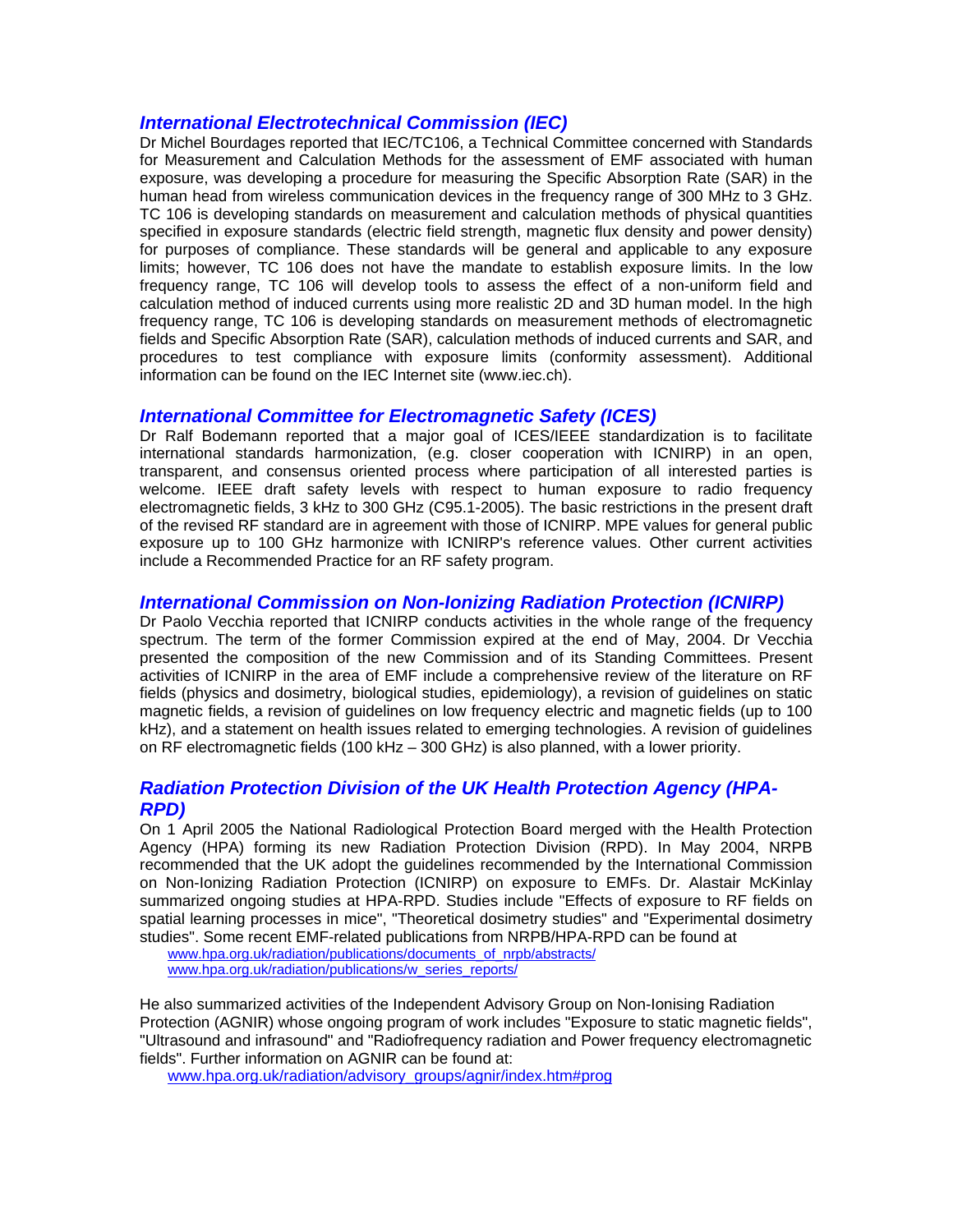#### *Australian Radiation Protection and Nuclear Safety Agency (ARPANSA)*

Dr Colin Roy reported that the government continues to provide funds for the EME Program until 2009. This program supports research and provides information to the public on health issues associated with RF-EMF. The EME program is coordinated by the Committee on Electromagnetic Energy Public Health Issues (CEMPHI) and is run by ARPANSA. The Australian component of the Interphone study, which is supported by this program, has been completed and submitted to scientific journals. Fact sheets in the ARPANSA CEMEPHI EME series are available on the ARPANSA web site at: [www.arpansa.gov.au/eme\\_pubs.htm](http://www.arpansa.gov.au/eme_pubs.htm)

#### *National Institute of Environmental Studies (NIES)*

Dr Tomohiro Saito reported that the paper of a Japanese case-control study on childhood leukemia in relation to residential EMF-ELF exposure was accepted for publication in *Int J Cancer*. The Institute is also conducting assessments of individual exposure from domestic appliances.

#### **Report on national concerns and key issues**

Participating countries were asked to provide written reports on national activities over the past year, including current research programs, development or update of standards, and level of public concern associated with EMF. The national reports submitted are available at <http://www.who.int/peh-emf/project/mapnatreps/en/index.html>.

#### **Standards**

Following lunch, Dr Emilie van Deventer presented an updated draft of the WHO Framework for Developing Health-Based EMF Standards. She explained that WHO performs health risk assessment but does not develop EMF standards. ICNIRP, a full partner in the EMF Project, develops international standards. The EMF Project facilitates international consensus on standards. Dr Deventer outlined reasons for setting up a standards framework, and discussed the key elements of EMF standard setting.

Dr. Tom McManus then presented the draft WHO Model EMF Legislation. The document comprises the following three elements:

- $\triangleright$  A model act to enable an authority to initiate regulations and statutes that limit the exposure of its population to electromagnetic fields in the frequency range 0Hz to 300 GHz.
- $\triangleright$  A model regulation, which sets out in detail the scope, application, exposure limits and compliance procedures that are permitted under the act to limit a population's exposure to electromagnetic fields.
- $\triangleright$  An explanatory memorandum describing the approach to the act and its regulations

He outlined the model act and model regulation including the following topics: purpose, objectives, scope, definitions and principles, exposure limits, compliance procedures, enforcement, record keeping and information.

Dr Michael Repacholi presented an update on the Precautionary Framework. In his presentation, he modified the presentation title into Framework to Guide Public Health Policy in Areas of Scientific Uncertainty. This framework aims to encourage the development of reasonable and realistic options. It includes consideration of cost-effectiveness instead of cost-benefit because of the difficulty in defining benefits in areas of scientific uncertainty and called for iterative evaluations of policies and broad stakeholder participation. The framework will be finalized at the upcoming workshop at Ottawa, July 2005 and completed for EMF at the end of 2005.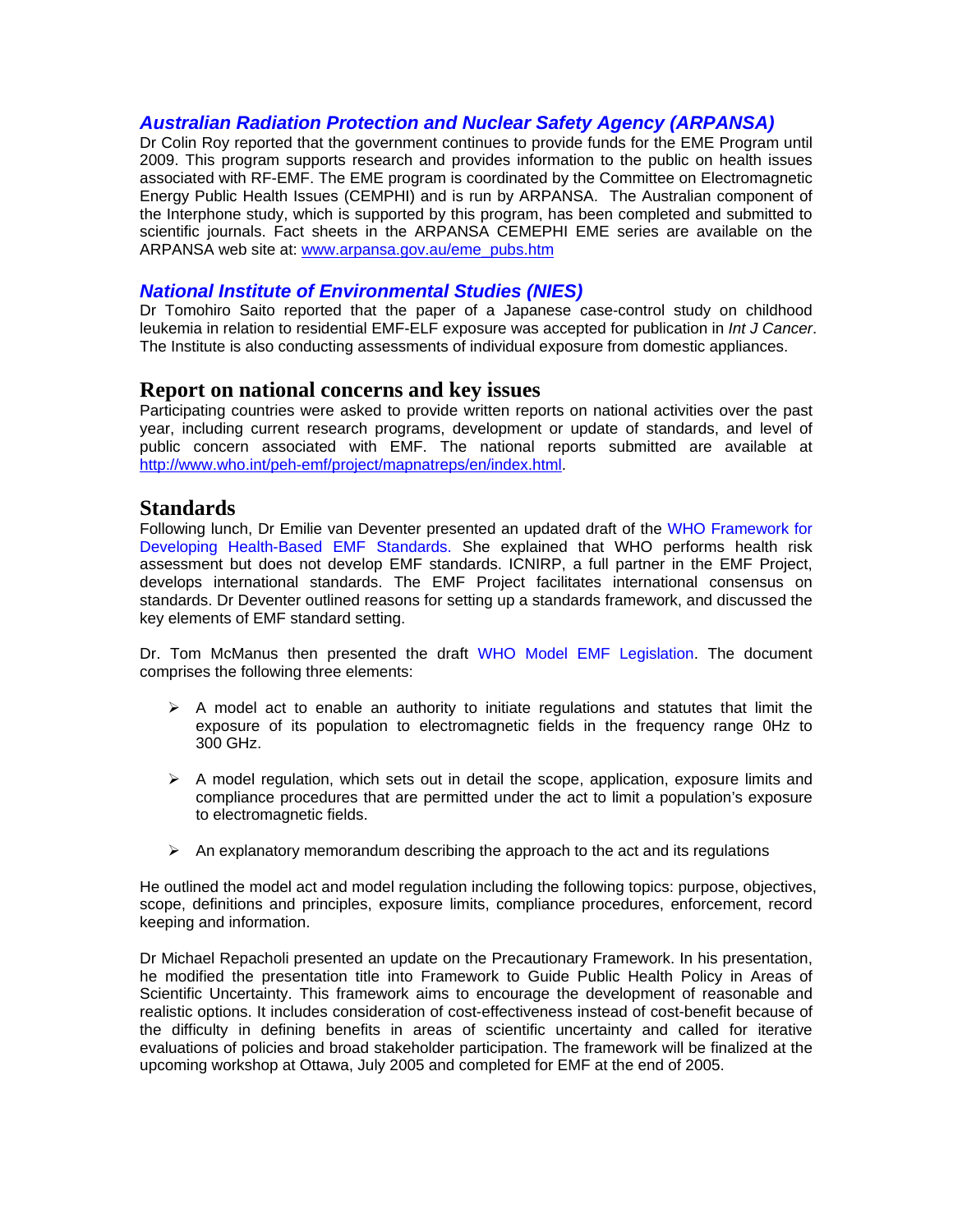## **Occupational Exposure to EMF Fields**

Dr Michael Repacholi presented the WHO/NIOSH document. The US National Institute of Occupational Safety and Health (NIOSH) is assisting in drafting a report "Managing EMF Workplace Exposures". The report will consist of 9 chapters including introduction (scope, purpose, audience and motivation), physical characteristics and interaction mechanisms, exposure measurements, occupational exposure guidelines on EMFs, description of typical exposure situations, guidelines for reducing occupational exposures, management plan/strategy/approach, responsibility and conclusions. The first draft will be distributed by the end of 2005 and reviewed before finalization and printing.

Dr K Hansson Mild presented the EU Directive, Directive 2004/40/EC of the European parliament of 29 April 2004, on the minimum health and safety requirements regarding the exposure of workers to the risks arising from physical agents (electromagnetic fields). By 2008, it will be necessary in Europe to introduce measures protecting workers from the risks associated with electromagnetic fields, owing to their effects on the health and safety of workers. However, the long-term effects are not addressed in this Directive. These measures are intended not only to ensure the health and safety of each worker on an individual basis, but also to create a minimum basis of protection for all workers.

*Meeting adjourned on June 13 at 17:40* 

*------------------------------------------------------------------- Meeting reconvened on June 14 at 09:00* 

## **Summary of WHO sponsored workshop**

Dr Michael Repacholi reported on the Istanbul meeting on "Children and EMF" which was held 9- 11 June 2004. There have been suggestions that exposure of young children to EMF may be detrimental to their health, especially during the development and maturation of the central nervous system, immune system and other critical organs. In addition children are exposed to EMF for a much greater part of their lifespan than adults. Use of mobile telephones by young children has been a concern expressed by the Stewart Committee report in the United Kingdom and others. The purpose of this workshop was to evaluate available information and summarize what conclusions can be made and what research is still needed to fill gaps in knowledge about any health concerns related to children's exposure to EMF. The Workshop concluded that children do not appear to be more sensitive, but there is insufficient evidence available to make firm conclusions. Focused research needed. ICNIRP guidelines appear to be protective of children (large safety factors in public limits). Speakers presentations can be found at: [http://www.who.int/peh-emf/meetings/children\\_turkey\\_june2004/en/index.html](http://www.who.int/peh-emf/meetings/children_turkey_june2004/en/index.html).

Dr K Hansson Mild summarized the Prague meeting on "electrical hypersensitivity" which was held 25-27 October 2004. Sensitivity to EMF has been given the general name "Electromagnetic Hypersensitivity" or EHS. It comprises nervous system symptoms like headache, fatigue, stress, sleep disturbances, skin symptoms like prickling, burning sensations and rashes, pain and ache in muscles and many other health problems. EHS is sometimes a disabling problem for the affected persons, while the level of EMF in their neighborhood is usually no greater than is encountered in normal living environments. Their exposures are generally several orders of magnitude under the limits in internationally accepted standards. The aim of the conference was to review current state of knowledge, provide a forum for discussion among the conference participants and propose ways forward on this issue. The Workshop concluded that EHS is characterized by a variety of non-specific symptoms that differ from individual to individual. The symptoms are certainly real and can vary widely in their severity. For some individuals the symptoms can change their lifestyle. The term "Idiopathic Environmental Intolerance (IEI) with attribution to EMF" was proposed by the working group to replace EHS since the latter implies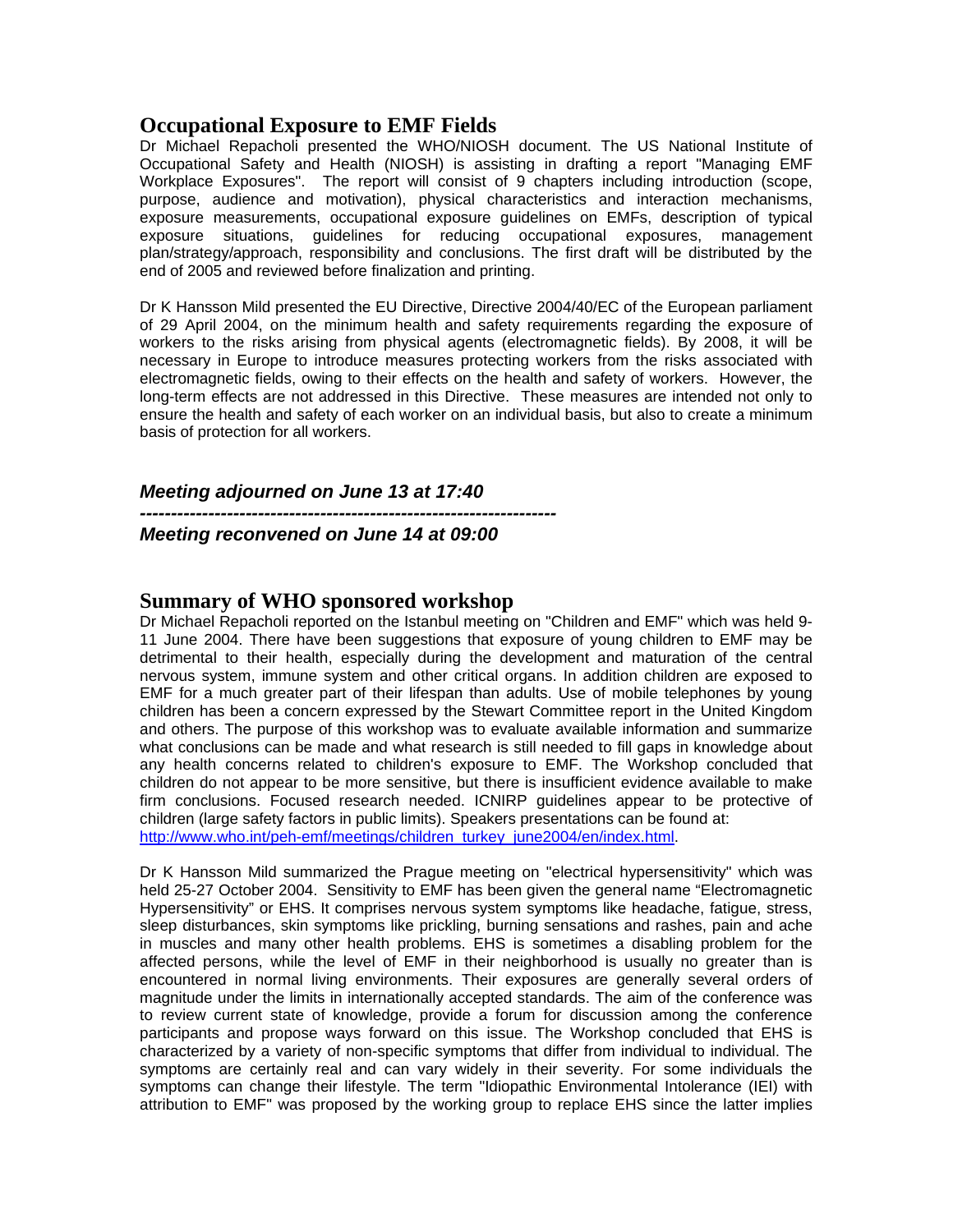that a causal relationship has been established between the reported symptoms and EMF. The provocation studies indicate that IEI individuals cannot detect EMF exposure, a result which makes no difference when compared with the non-IEI individuals.. By and large, well controlled and conducted double-blind studies have shown that symptoms do not seem to be correlated with EMF exposure. Speakers presentations can be found at:

[http://www.who.int/peh-emf/meetings/hypersensitivity\\_prague2004/en/index.html](http://www.who.int/peh-emf/meetings/hypersensitivity_prague2004/en/index.html).

Dr. Yury Grigoriev reported on the Moscow meeting on "Mobile Communication and Health: medical, biological, and social problems" which was held 20-22 September 2004. There has been a need to fully characterize exposure levels around base stations, to check compliance with national and international exposure standards, and to assess possible health risks of public exposure. These issues were debated within the conference and experience on the handling of base stations in some of the participating countries was also discussed. The conference conclusions were as follows: The level of safety of electromagnetic sources should be evaluated with reference to accepted, science-based standards; Large discrepancies exist between Russian and international standards that justify actions towards harmonization; In view of the continuous development of telecommunications, it is recommended that further research be promoted and international collaboration and information exchange be encouraged; In setting research needs and priorities, reference should be made to WHO's research agenda; active contribution of Russian scientists to the periodical update of such agenda is sought. Further information can be found at: <http://www.who.int/peh-emf/meetings/archive/moscow04/en/index.html>.

Dr. Peter Gajsek reported on the Slovenia meeting "From Bioeffects to Legislation-International Conference on Electromagnetic Fields" which was held 8-9 November 2004. The aim of the conference was to provide an answer to our information based society's most commonly asked question: Do current EMF standards provide sufficient protection against EMF exposure? This question is particularly important since some new EU member states and candidate Members of the EU use lower limit values in their standards and legislation in the field of EMF. However, there has been a strong move to use precautionary measures in the face of uncertainties in the science. Unfortunately, some countries have seen fit to use the precautionary principle in a way that undermines the science on which the guidelines on exposure limits are based. The speakers discussed the sound scientific background of the EMF guidelines and provided advice to the governmental representatives on how to manage the EMF issue. In addition, a meeting on the different models for EMF standards in new EU member states and candidate Members of the EU and their possible harmonization including review of the current research activities in those countries was organized. Conference conclusions were: An assessment of the scientific evidence to date suggests that no adverse health consequences have been established at exposure levels below current international ICNIRP guidelines. National authorities in the EU, particularly in the new EU member states and candidate Members of the EU should protect their citizens and workers by adopting international guidelines or use the WHO framework for developing EMF standards for limiting exposure from EMF sources and encouraging compliance with these standards. Additional precautionary measures can be adopted, provided they do not undermine the science-based guidelines. The measures could address aspects such as emission limits or technical measures to reduce fields from the EMF sources, but should not modify exposure. Speakers presentations can be found at

[http://www.jrc.cec.eu.int/emf-net/events.cfm?yearevent=2004.](http://www.jrc.cec.eu.int/emf-net/events.cfm?yearevent=2004)

## **Research**

Dr Bernard Veyret presented a research review of the past year. He reviewed studies published in peer reviewed journals at all frequency ranges except for epidemiological studies and studies on hypersensitivity. He concluded that most of the WHO recommendations in the WHO research agenda are being addressed. Improvement in the quality of RF- EMF exposure systems is continuing. About half of laboratory investigations are replication studies. Studies on therapeutic effects of EMF are increasing.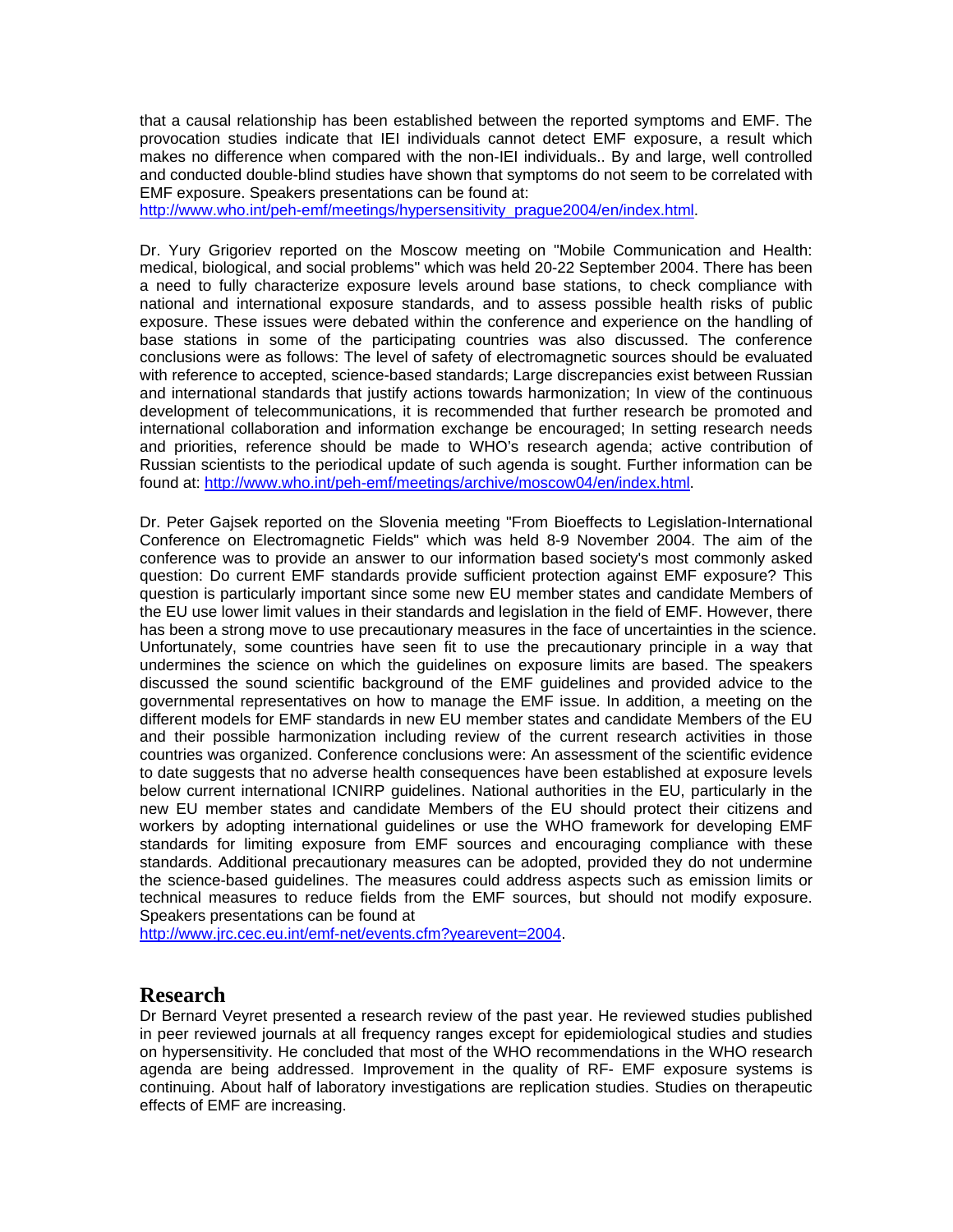Dr Michael Repacholi reported on the WHO Research Agenda [\(http://www.who.int/peh](http://www.who.int/peh-emf/research/agenda/en/index.html)[emf/research/agenda/en/index.html\)](http://www.who.int/peh-emf/research/agenda/en/index.html) which was set up to identify gaps in knowledge and formulate research areas that will help inform health risk assessment of EMF fields. Over the past year, research recommendations have followed the Children's Workshop and Static Fields EHC. Research needs for ELF will be updated during the Task Group meeting in October 2005. The RF research agenda was updated in 2003 and in 2004 following the Children's Workshop. The next update will follow the RF Task Group meeting in 2006-7.

Dr Repacholi also mentioned the French-Russian study. Studies conducted in the former Soviet Union suggested that microwave irradiation of rats disrupted the antigenic structure of brain tissue. The studies formed a basis for the Soviet microwave standard and still do for the Russian and Chinese standards. Replication of the studies will be carried jointly by Russian and French researchers commencing mid 2005 and take a year to complete and a protocol of the replication studies has been agreed and funding obtained. WHO provides oversight to study.

Dr Anders Ahlbom reported on the mobile phone cohort study which was set up to determine if a full cohort study could be carried to identify any adverse health consequences of using a mobile phone. . A full cohort study is now being planned. The study aims to establish cohort of 250,000 mobile phone users, aged 18 and above, to characterize mobile phone use repeatedly, with traffic data and questionnaires, to obtain baseline information on health status and confounders, to follow the cohort, initially for five years, and collect health information through registries and questionnaire. Five countries (Denmark, Finland, Germany, Sweden and the United Kingdom) are involved in the study.

Dr Elizabeth Cardis gave an update of the INTERPHONE study. She also proposed a new cohort study, "INTERPHONE kids", for children using mobile phones. A pilot study needs to be developed and implemented prior to a full cohort being conducted.

## **Review of Fact Sheets**

Following lunch, Dr Chiyoji Ohkubo gave a review of the fact and information sheets. The WHO International EMF Project has published many fact sheets and information sheets regarding electromagnetic fields and public health. Currently, simple and easy to read information is provided through two formats. The Facts Sheets provide a list of facts only and are formally approved at the Director General's level. Information Sheets contain both facts and general recommendations for national authorities and are approved at the Director's level. Archives of WHO fact sheets on electromagnetic fields and public health have already published into 15 different languages. Over the past year, fact sheets have been translated into Slovenian, Greek, Arabic and Spanish. Information sheets have been published on the Project web site over the past year. These include Effects of EMF on the Environment, Intermediate Frequencies (IF) and Microwave Ovens. These information sheets can be found in several different languages, Arabic, Japanese and Spanish.

Several new fact sheets, resulting from activities over the past year, are being compiled and will be placed on the web site shortly, including Medical Response to RF Overexposure, Children and EMF, Electrical Hypersensitivity and Mobile Phone Base Stations and Wireless Networks (to be published following the workshop in June 2005).

#### **Communication activities**

Dr, Emilie van Deventer gave an update of the WHO publications and web site. Six scientific papers were published over the past year ( Droit de l'environnement dans la pratique, 8, 708-724, 2004, Progress in Biophysics and Molecular Biology, 87, 355-363, 2005, Pediatrics; to be published August 2005 and Risk Analysis; to be published August 2005). Other publications include the Risk handbook being translated into Dutch, French, German, Italian, Japanese,